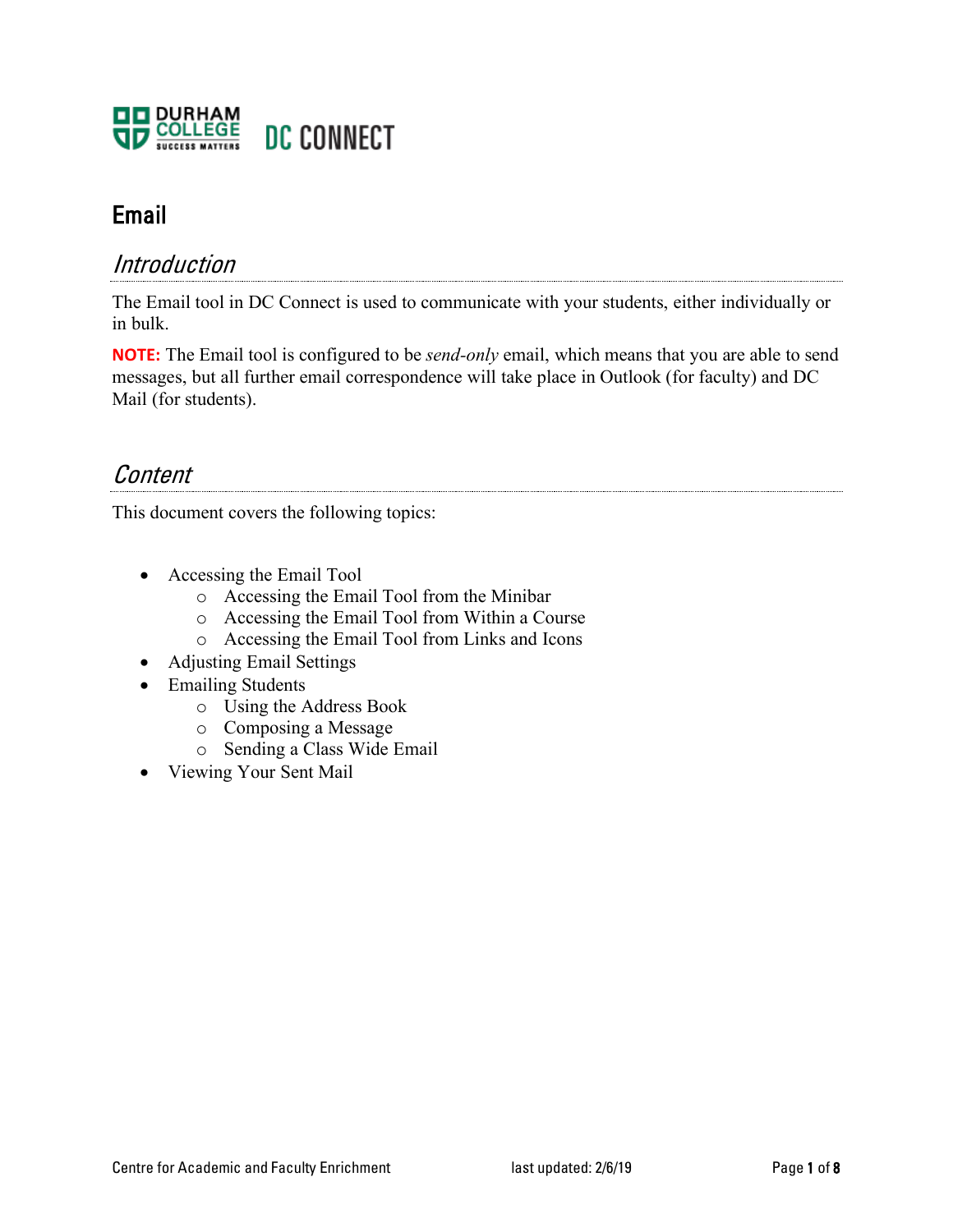# Accessing the Email Tool

The Email tool may be accessed by several different methods, and your experience may be slightly different depending on how you access the Email tool.

### Accessing the Email Tool from the Minibar From the Minibar, you can click on the **Messages** icon near the top-right corner of the screen… **Brett Clayton (Admin)** 器 © ⊜  $\mathbb{L}$ as Instructor … followed by the **Go to Email** link.  $\triangleright$  Email

### Accessing the Email Tool from Within a Course

| י Classroom<br>Announcements<br>Attendance | The Email tool can be accessed from within a course by selecting<br>the Classroom option on the Navbar, then clicking Email.         |
|--------------------------------------------|--------------------------------------------------------------------------------------------------------------------------------------|
| Email                                      |                                                                                                                                      |
| ePortfolio                                 | This is the recommended way to access the Email tool, as the<br>Address Book will automatically filter the list of students to match |
| Glossary                                   | the students in your class.                                                                                                          |

#### Accessing the Email Tool from Links and Icons

The Email Tool can also be activated by clicking on links or icons within several other DC Connect tools.

Selecting students from your class list and clicking the **Email**  $\blacktriangleright$   $\blacktriangleright$  Email link.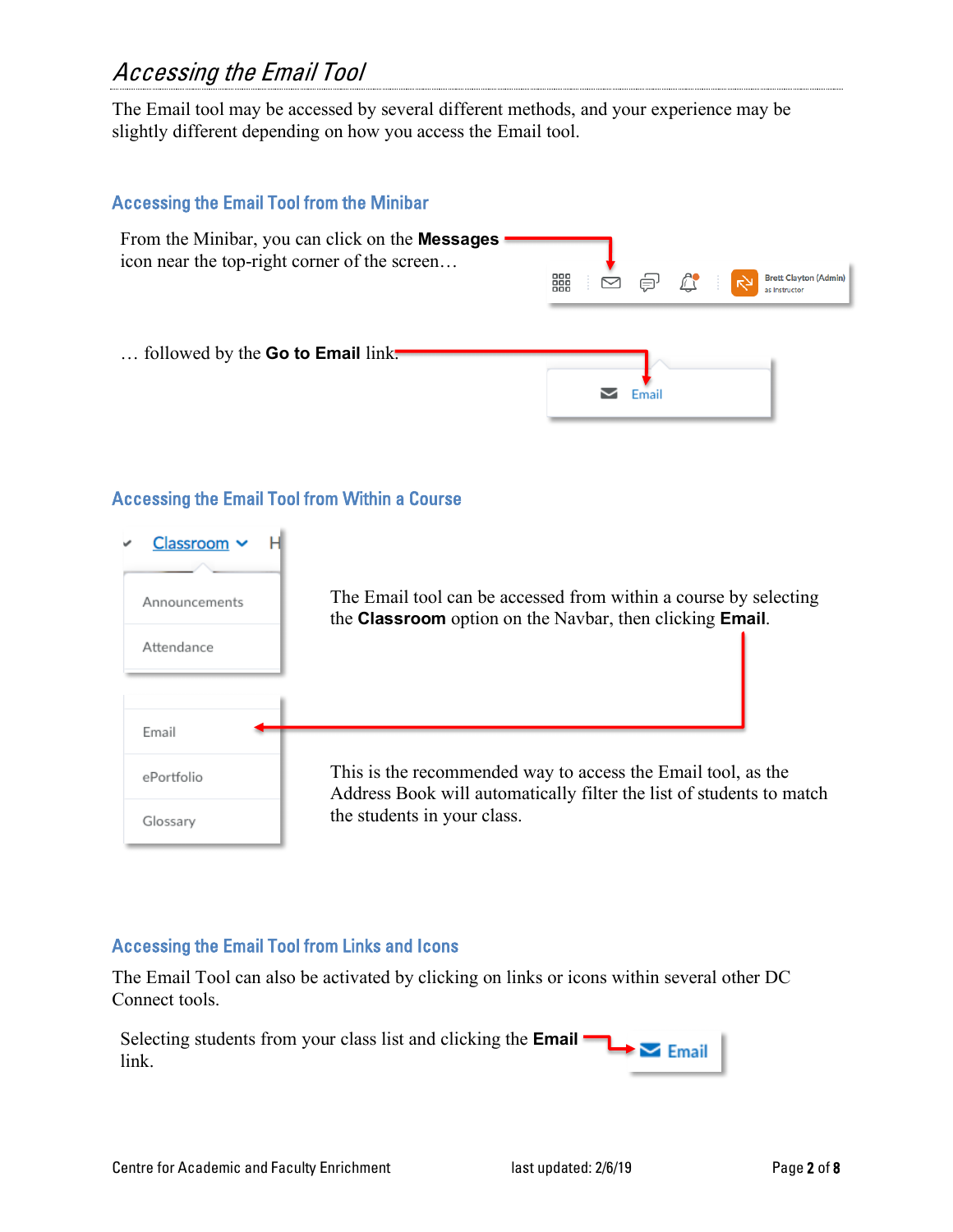

# Adjusting Email Settings

You can adjust some settings related to DC Connect settings by clicking on **Settings** in the DC Connect Email tool. This option appears at the top-right of the screen.

| <b>Compose New Message</b> |                     | $\rightarrow$ $\bullet$ Settings |
|----------------------------|---------------------|----------------------------------|
| Send                       | <b>Address Book</b> | Sent Mail                        |

It is not necessary to view or adjust any of these settings, although some instructors may want to access Settings to create an Email Signature.

The settings you can adjust are as follows:

- **Save a copy of each outgoing message to the Sent Mail folder** It is strongly recommended that you keep this box checked.
- **Send a copy of each outgoing message to** [your.name]**@dcfaculty.mycampus.ca** This will route a copy of all of your messages to your Outlook account, which may be useful.
- **Email Signature** This will allow you to set up an automatic signature for all of your DC Connect email. Note that this will be the same amongst all of your courses, and there is no option to set up more than one signature.
- **Show external email addresses in the Address Book** This box must remain checked to allow you to properly email students.

If you make any changes to your settings, make sure you click the **Save** button at the bottom of this page.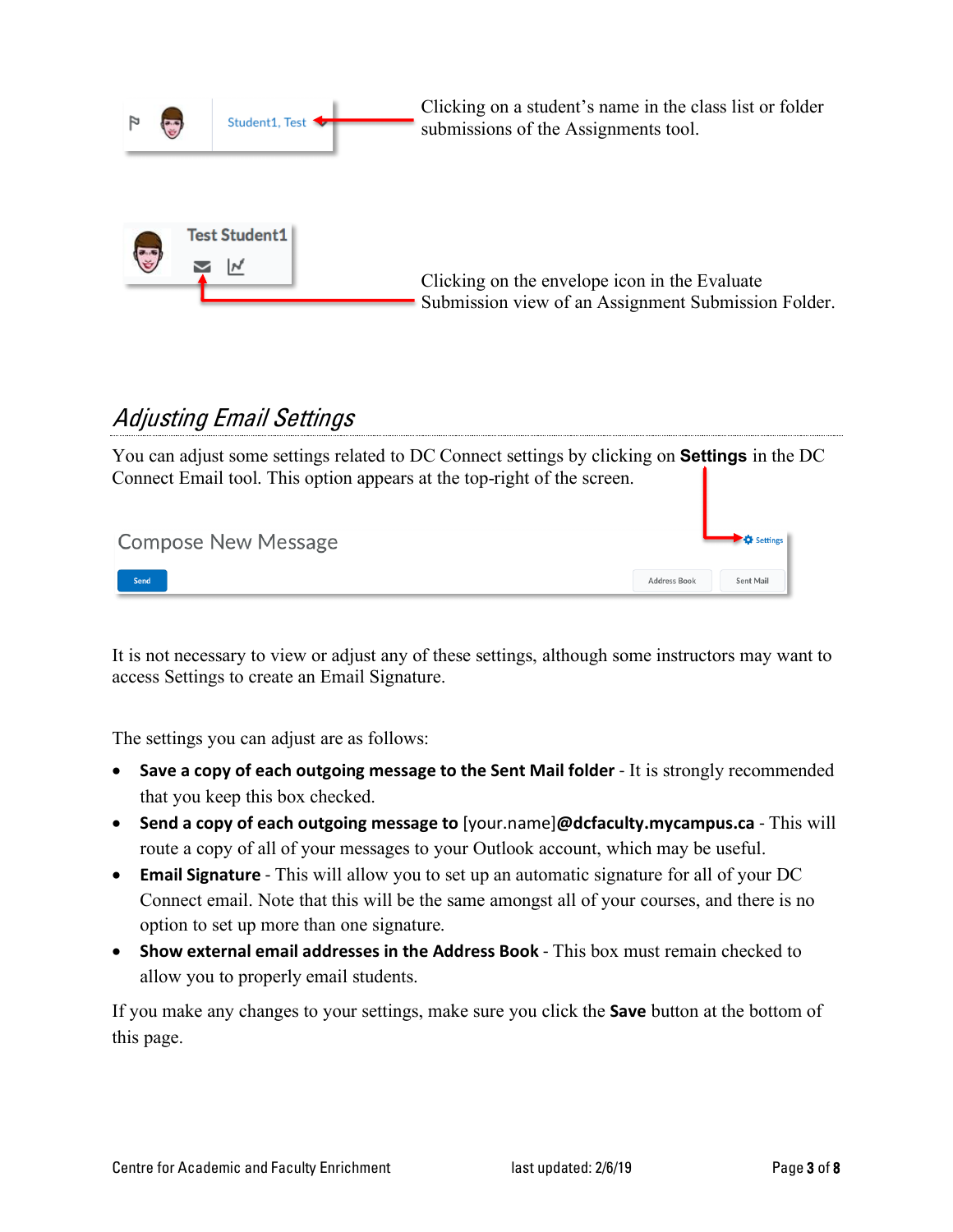## Emailing Students

### Using the Address Book

After accessing the Email tool, you will immediately be on the **Compose New Message** screen. As with any email, you must choose whom to send it to. You can manually enter email addresses on the **To:**, **Cc:**, or **Bcc:** lines, but it is best to use the Address Book. Click on the **Address Book** button to access this.

| <b>Compose New Message</b>                                                                                                                           |                                                                                                                                                                                                                                                                                                                                                                                                            | <b>O</b> Sett                           |
|------------------------------------------------------------------------------------------------------------------------------------------------------|------------------------------------------------------------------------------------------------------------------------------------------------------------------------------------------------------------------------------------------------------------------------------------------------------------------------------------------------------------------------------------------------------------|-----------------------------------------|
| Send                                                                                                                                                 |                                                                                                                                                                                                                                                                                                                                                                                                            | Address Book                            |
| If you accessed the<br>Email tool from within<br>a course, the Filter By:<br>box will automatically<br>be filled in with the<br>name of your course. | <b>Address Book</b><br>New Contact<br>Select one or more recipients, then click on the To, Cc, or Bcc links to add them to the Recipients area. Once you select all<br>your recipients, click Add Recipients to add these recipients to your new message.<br>Recipients:<br>To:<br>Cc:<br>Bcc:<br>Filter By:<br>Brett Clayton - Sandbox (TRAINING)<br>$\alpha$<br><b>Show Search Options</b><br>Search For | Folder:<br>$\checkmark$<br>Address Book |
| If not, then it most.<br>likely says "System"<br>Contacts".                                                                                          | Filter By:<br><b>System Contacts</b><br>Q<br><b>Show Search Options</b><br>Search For                                                                                                                                                                                                                                                                                                                      | Folder:<br>$\checkmark$<br>Address Book |

The **System Contacts** filter includes *everyone* who uses DC Connect – it's strongly recommended that you change the **Filter By:** box to match the course you are sending an email about.

| Test Student3         |       | sample.student3@mycampus.uoit.ca | t3 | Student | External Email               |
|-----------------------|-------|----------------------------------|----|---------|------------------------------|
|                       |       |                                  |    |         | 200 per page<br>$\checkmark$ |
| <b>Add Recipients</b> | Close |                                  |    |         |                              |

You may also want to adjust the **per page** box to **200**, to ensure that you can select all of your students when you are choosing the recipients for your message.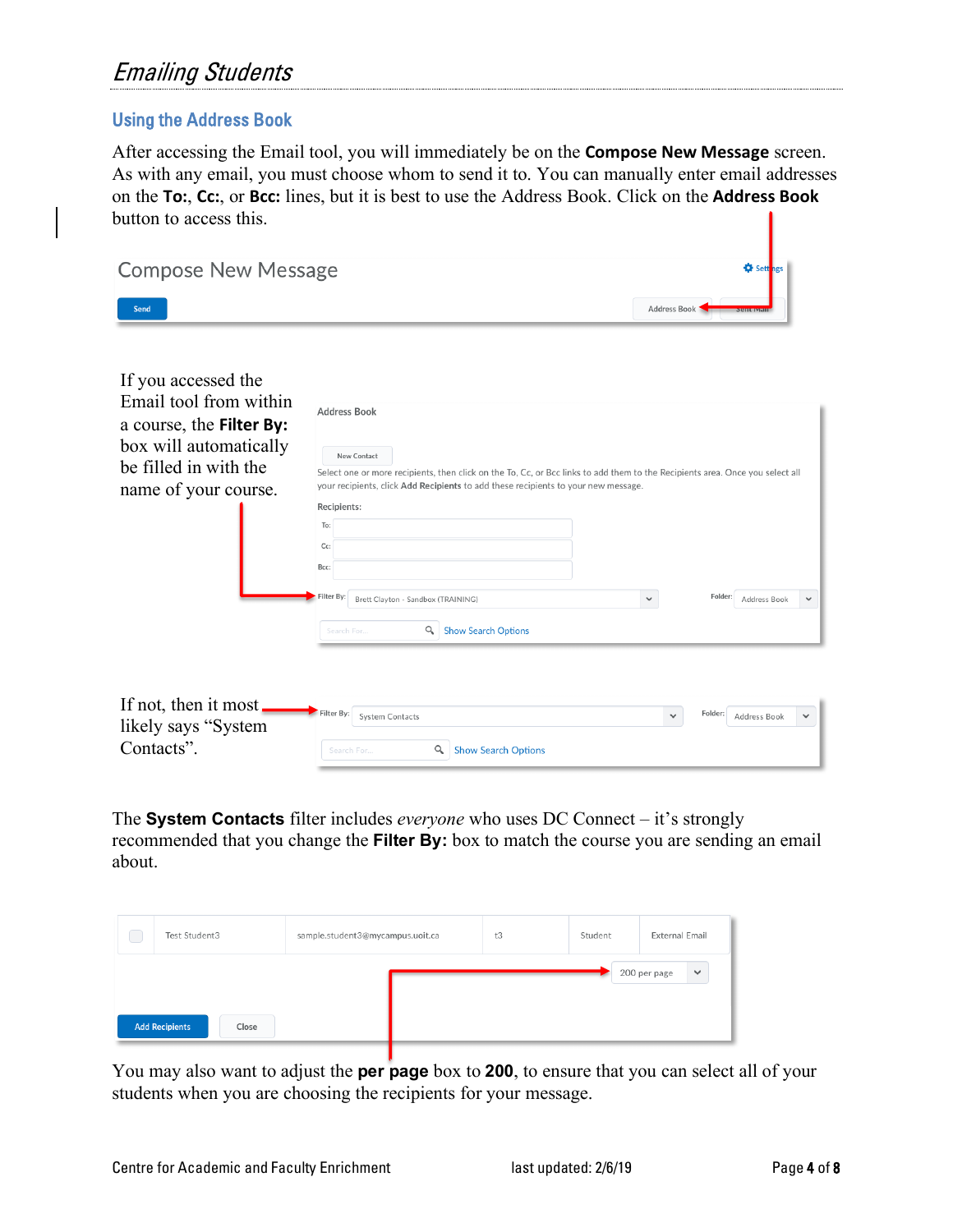

]Once you have selected the users who you would like to send the message to, click the **To, Cc** or **Bcc** links to transfer their names to the desired recipients field.

| To | Cc<br><b>Bcc</b>       |
|----|------------------------|
|    | First Name A Last Name |
|    | <b>Brett Clayton</b>   |
|    | Test Student1          |

ä.

**NOTE:** If you skip this step, your message will not have any recipients!

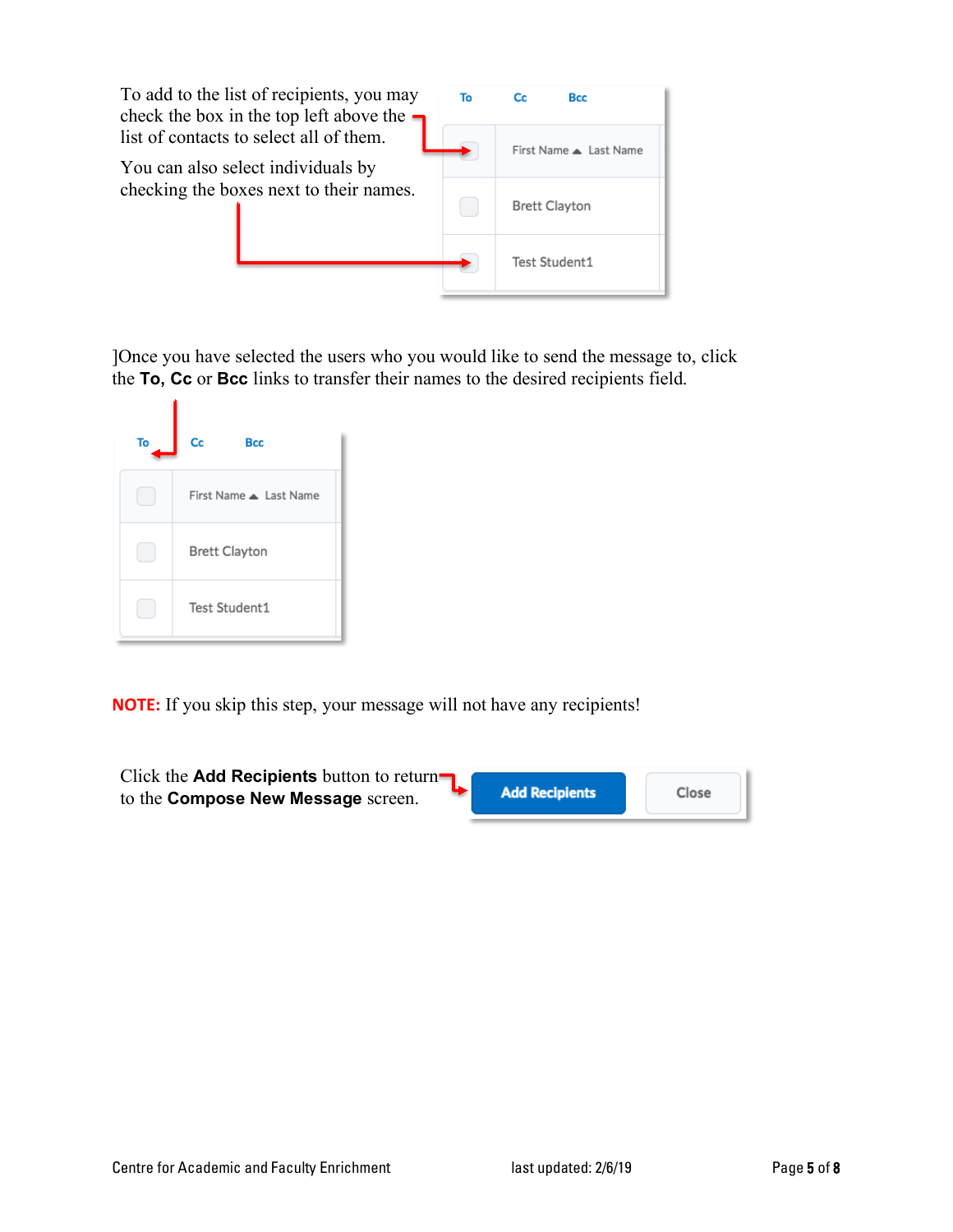#### Composing a Message

| <b>Compose New Message</b>      |  |  |               |                                |  |   |           |  |  |
|---------------------------------|--|--|---------------|--------------------------------|--|---|-----------|--|--|
| <b>Send</b>                     |  |  |               |                                |  |   |           |  |  |
| To                              |  |  |               | cafedemo@dcmail.ca<br>$\times$ |  |   |           |  |  |
|                                 |  |  | Add CC or BCC |                                |  |   |           |  |  |
| <b>Subject</b>                  |  |  |               |                                |  |   |           |  |  |
| <b>Body</b>                     |  |  |               |                                |  |   |           |  |  |
| $\Box$ $\circ^{\circ}$ $\Omega$ |  |  |               | Paragraph                      |  | в | $I \perp$ |  |  |
|                                 |  |  |               |                                |  |   |           |  |  |
|                                 |  |  |               |                                |  |   |           |  |  |
|                                 |  |  |               |                                |  |   |           |  |  |
|                                 |  |  |               |                                |  |   |           |  |  |
|                                 |  |  |               |                                |  |   |           |  |  |
|                                 |  |  |               |                                |  |   |           |  |  |
|                                 |  |  |               |                                |  |   |           |  |  |

It is recommended that you fill out the **Subject:** box with a description of the message.

If you expect students to contact you via email, keep in mind that all emails will be routed to your Outlook. It is a good idea to ask students to include specific information in their Subject lines, like perhaps the CRN of the course they have with you. This will allow you to identify the students who contact you.

Below, you can write your message in the HTML editor. In addition to the basic text writing and formatting options, the HTML editor allows you to format your message to look a certain way, insert images, insert links, and embed video (such as YouTube).

**NOTE:** Further explanation of the **HTML Editor** can be found in the **HTML Editor** handout available on the C.A.F.E. website.

If you would like to attach a file, click **Upload** and navigate to the file on your computer you wish to upload.

Multiple files can be added to an email using this step.

| Drop files here, or click below! |               |  |
|----------------------------------|---------------|--|
| <b>Upload</b>                    | $Record \sim$ |  |
| <b>Choose Existing</b>           |               |  |

Finally, click the **Send** button at the top of the page to send this message.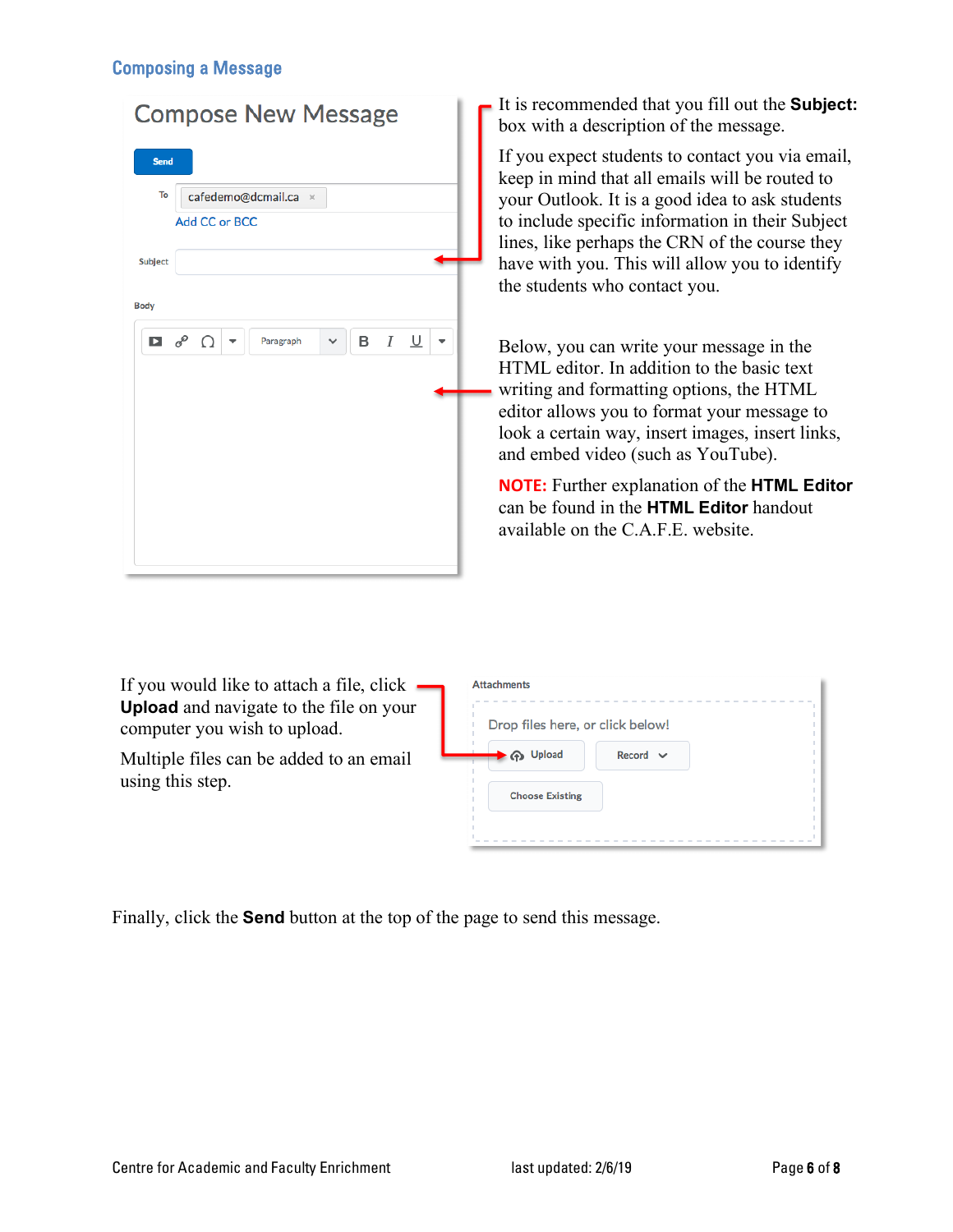Sending A Class Wide Email

Classroom  $\sim$ He  $\overline{\phantom{0}}$ 



Scroll to the bottom of the Email Classlist page and click the **Send Email** button.



**NOTE:** When composing email to multiple students (or the entire class) the student email addresses are automatically input into the BCC: field.